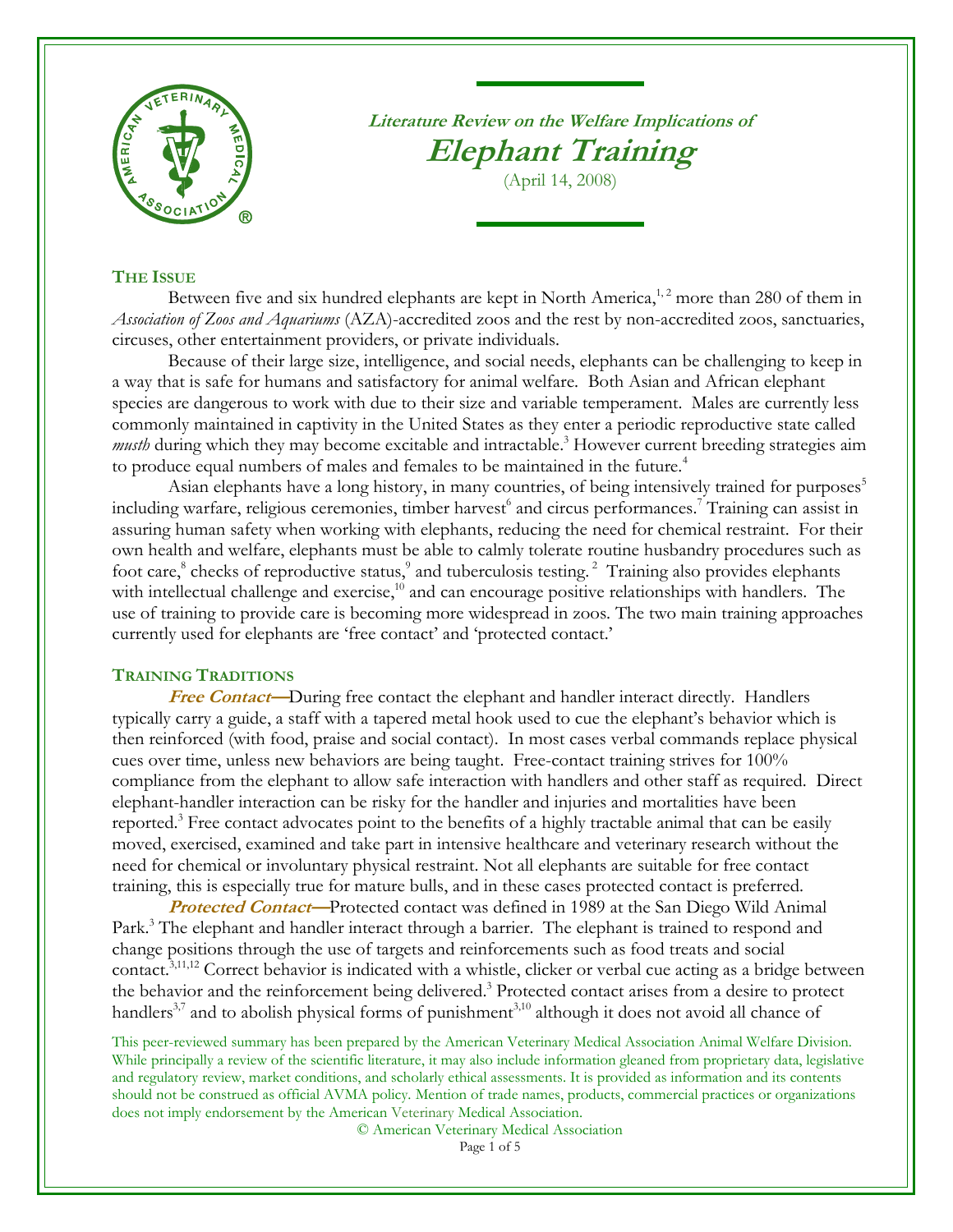injury—the trainer must understand demeanor and reach of the elephant and limitations of the barrier. The protected contact approach is associated with an emphasis on the use of rewards ('positive reinforcement')<sup>[3,1](#page-0-1)3,14</sup> partly in response to diminishing public acceptance of physical punishment[.](#page-0-1)<sup>3</sup>

<span id="page-1-3"></span>All circuses and approximately half of zoos use free contact, $^{12,15}$  $^{12,15}$  $^{12,15}$  and both systems may be in use at the same facility particularly if they hold breeding groups and mature bulls. There is a lack of empirical data comparing these two systems related to actual animal compliance, degree of access, elephant wellbeing, handler safety and the need for extreme measures such as injurious physical contact with elephants or chemical restraint.

### **PUNISHMENT**

Training generally relies on providing different outcomes for animals based on their response to cues and verbal commands. There is disagreement as to how to best respond to animals that do not perform as requested. Formerly, some training<sup>6,16</sup> included physical punishment that was sometimes severe. Over time, the use of punishment has been greatly reduced. As with the training of other animals like horses and dogs there has been a concerted movement away from the use of physical punishment and an appreciation that its use can cause anxiety and problem behaviors in animals.<sup>16</sup> Today, most trainers agree that, if physical punishment is to be used, it should be infrequent and noninjurious.[18](#page-1-0) Most training systems no longer include physical punishment to correct behavior, but instead rely on negative reinforcement (where a mildly unpleasant stimulus is withdrawn only when the correct behavior is performed) or negative punishment (where a satisfying or pleasant resource is withdrawn when an incorrect behavior is performed). For example in a free contact setting a trainer may touch a specific area on the elephant's body (e.g., behind the knee) with the guide until the desired action (raising the leg) is performed, and then the contact is removed (negative reinforcement). In a typical protected contact situation, if a correct behavior is reinforced (e.g., with a food treat or tactile contact) then incorrect behaviors result in this reward not being provided (negative punishment). This may take the form of a 'time out' when the trainer leaves the area or ignores the elephant for a period of time.

### **THE GUIDE /ANKUS**

<span id="page-1-2"></span>As previously indicated, the guide is a shaft with a tapered metal hook attached, and it sometimes has a blunt metal point at the end. It is also sometime referred to as the ankus, (bull)hook or goad. The guide extends a handler's reach so s/he may touch, push, or pull various parts of the elephant's body. Sometimes contact with specific areas of the body is sought, which will elicit an avoidance movement by the elephant; this movement is paired with verbal commands and reinforcement such as food or praise to reduce or eliminate the need for further physical contact.<sup>17</sup> Thus, the guide is intended to produce a light physical contact in which the elephant finds mildly unpleasant, thus it acts as a 'negative reinforcement.<sup>[11,1](#page-0-5)8,19</sup> followed by positive reinforcement for the correct response. Its use may later be replaced by verbal commands. A guide is used in all free contact programs in the United States, and may also be used in conjunction with protected contact.

<span id="page-1-1"></span><span id="page-1-0"></span>On rare occasions the guide may be used for physical punishment (striking rather than touching) after a highly dangerous behavior is performed.<sup>[18](#page-1-0)</sup> When a handler's safety is threatened (e.g., by being pushed and potentially crushed against a wall), the handler may also use the guide as a means of self-protection.<sup>[19,2](#page-1-1)0</sup> However use of the guide, during routine training, in a manner that causes physical harm to the elephant is not considered acceptable.<sup>21</sup>

<span id="page-1-4"></span>Unfortunately, on a few occasions the guide has been abused and implicated in widely publicized investigations into abusive handling allegations.  $e^{g.22,23}$  It is perhaps for this reason that some groups are lobbying for the use of the guide to be prohibited.

### **RESTRAINT METHODS**

Elephants may be restrained with tethers attached to one front and one rear limb (diagonally positioned) and during transport all four legs may be tethered. Tethers can be made from chain-links, rope or nylon.<sup>[18](#page-1-0)</sup> Tethering is used to restrict the elephant's movement during husbandry and veterinary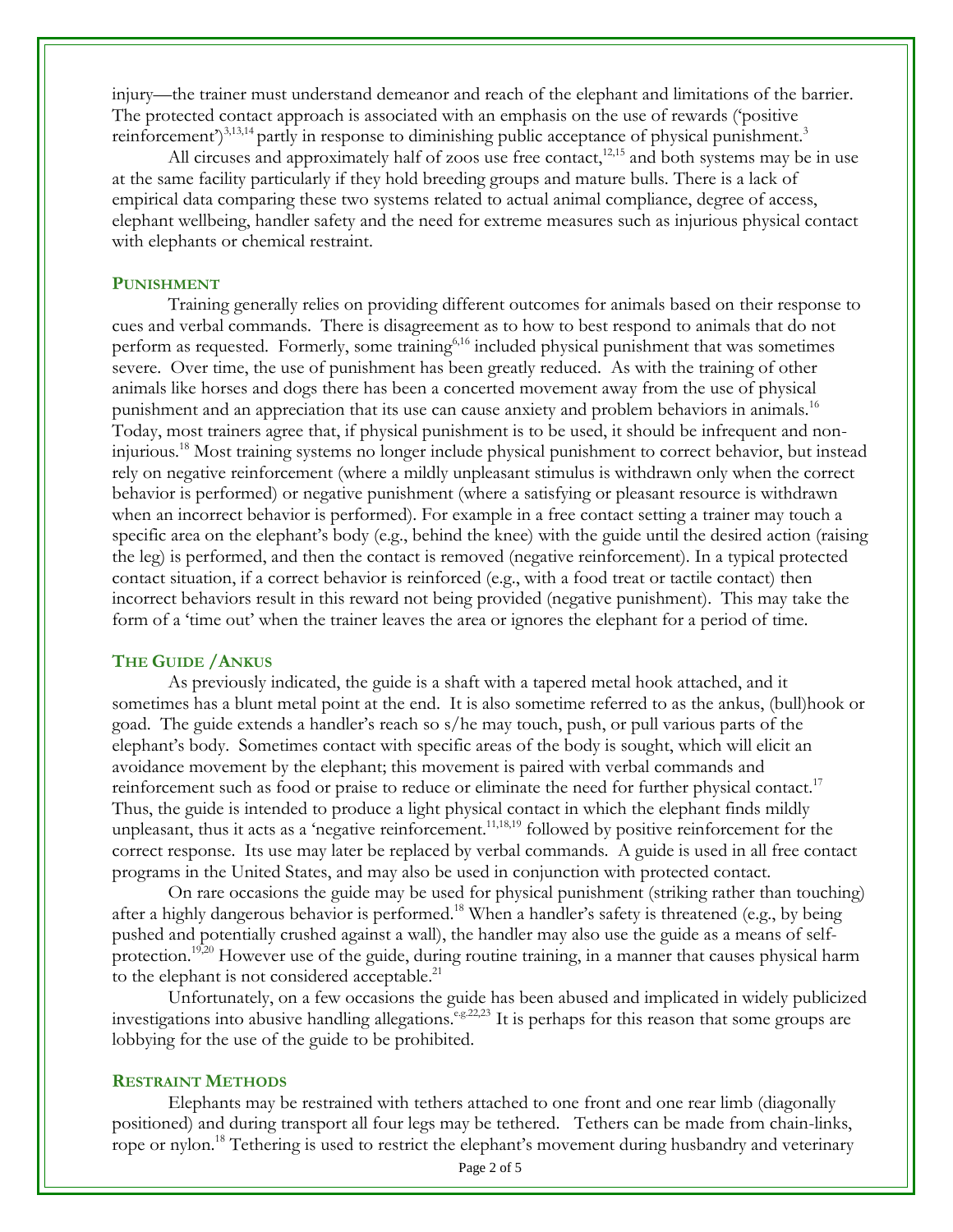procedures such as skin care, foot care, blood sampling, and collection of cells from the trunk for tuberculosis testing. Tethers can also be used during the birth process and during transport on a crate or trailer.<sup>[18](#page-1-0)</sup> Elephants need to be trained to accept tethering calmly, preferably from an early age.<sup>[17](#page-1-2)</sup>

Another restraint method that may be used is a chute or an elephant restraint device (ERD). The chute or ERD needs to restrict the elephant's mobility, but even then, access to the elephant's body may be somewhat limited and tethers may still be required. An ERD must be designed to allow access to all four feet, tusks, trunk, face, ears, both sides and hindquarters by moving the elephant or parts of the ERD. The ERD must also be able to comfortably contain an elephant for extended periods should the procedure require it, and open easily and quickly to free the elephant. Elephants have been trained to allow blood collection and trunk washing under protected contact conditions without the use of tethers.<sup>[15](#page-1-3)</sup> Whether tethered or restrained using an ERD, it is important that the elephant be trained to accept confinement calmly, including during the period any manipulations are performed.

<span id="page-2-0"></span>Tethering for the duration of a procedure should be distinguished from use of routine chaining, also called picketing, as a housing method. Picketed elephants may show repetitive, functionless behaviors, called stereotypies, which are thought to indicate impaired welfare. Researchers have observed that picketed elephants may spend as much as 17 to 55% of their time engaged in repetitive side-to-side weaving,<sup>24,25</sup> with higher percentages observed for elephants that spend more time picketed. Replacing or supplementing picketing with fencing was shown to significantly reduce stereotypies; $^{24,26}$  $^{24,26}$  $^{24,26}$ however, stereotypies may not always be related to picketing as they are also seen when elephants are housed in enclosures,<sup>27</sup> and particularly in anticipation of scheduled events such as moving between enclosures and feeding<sup>28</sup> and once these behaviors have become established they may persist even under greatly improved conditions.<sup>29</sup>

### **POLICIES**

## **American Association of Zoo Veterinarians Statement on the Use of Guides and Tethers for Elephant Management (5 October, 2007)**

Excerpt: *The AAZV supports the training and management of elephants under human care and the responsible use of elephants for purposes conducted for the benefit of both humans and animals and consistent with the Veterinarian's Oath. The AAZV supports the husbandry practices and humane application of training methods, including the use of the guide and tethers, in accordance with current industry standards as outlined in the Guidelines for Elephant Management and Care (Elephant Manager's Association) which facilitate optimal health care for the elephant and safeguard providers of that care.*

# **Guidelines for Elephant Management and Care. Buffalo, New York, Elephant Managers Association. (2006)**

# Excerpts:

*There are many tools that are used in the care and management of elephants. It should be noted that any tool can be misused and every keeper should be taught the proper application of each tool.*

*A 'guide,' 'ankus,' or 'elephant hook' is a traditional tool used for directing elephants' behavior. It is used on specific points on the elephant's body to cue a desired behavior.*

*… Chaining is an acceptable method of temporary restraint. However facilities should limit the time elephants spend tethered unless necessary for veterinary treatment or transport.*

### **SUMMARY**

Because relatively few elephants are kept in the United States, and they are potentially dangerous animals, husbandry expertise tends to develop through experience at facilities that house them and, until recently, predominantly verbally transmitted[.](#page-0-1)<sup>3</sup> There are multiple, competing perspectives on whether, and how, elephants should be trained.<sup>[7,3](#page-0-2)0,31</sup> However, most facilities now maintain written protocols and manuals and elephant husbandry research is beginning to become available.

Free and protected contact are the largest general training categories, although these are modified in application at various sites depending on the needs of the elephant, facilities available, and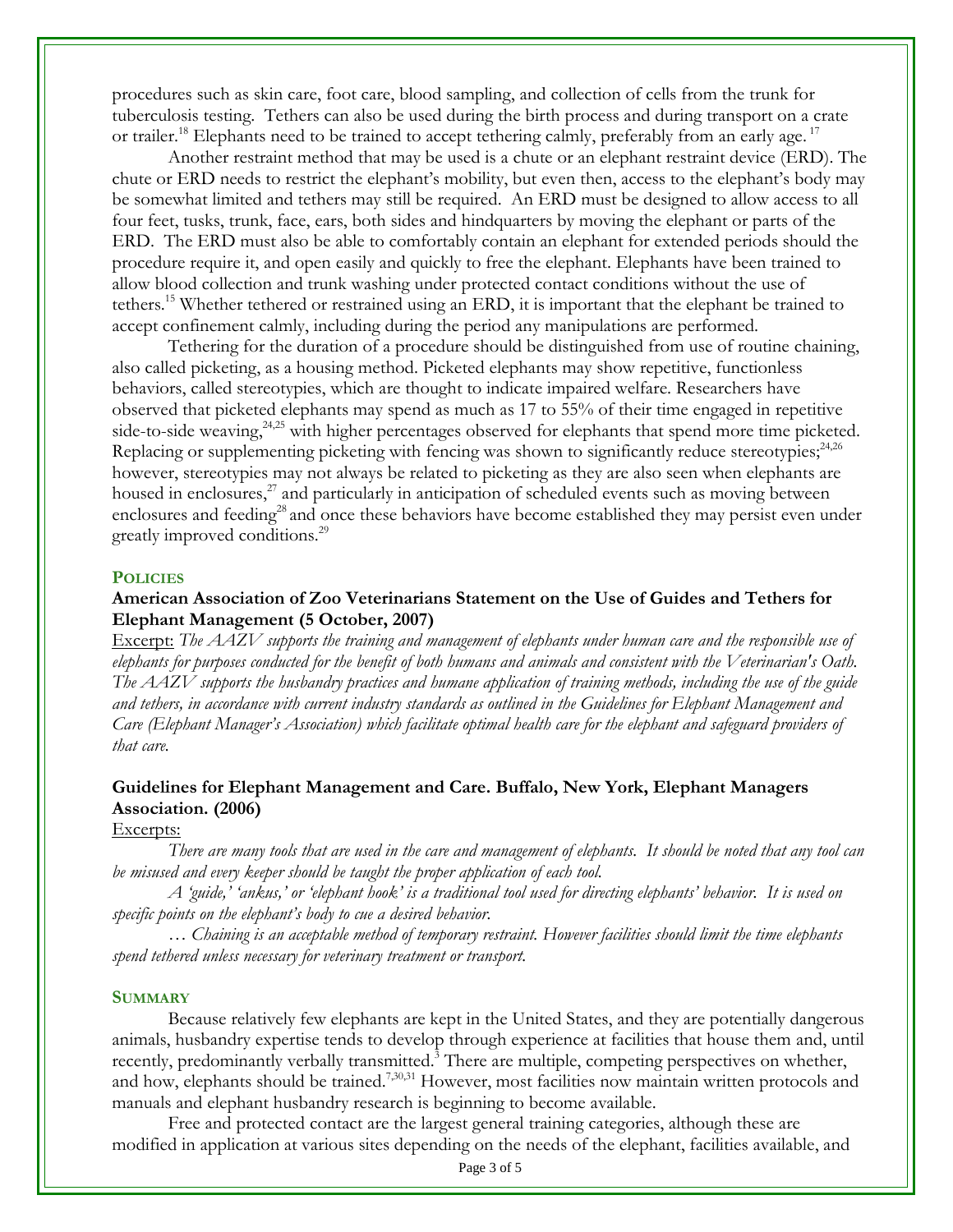the keepers' goals. The best method and extent of training depends largely on context and no approach developed to date can be considered universally optimal.<sup>[18,3](#page-1-0)2</sup> Some practices meet with wide disapproval, including use of an electric prod except in emergencies, physical punishment that is frequent or causes injury, $^{21}$  $^{21}$  $^{21}$  and chaining as routine housing.<sup>[18,3](#page-1-0)[3,21](#page-1-4)</sup>

The guide and tether are training and management tools that personnel may choose to employ depending upon the needs of the animals and policies of the institution. Free contact techniques, including use of the guide and tether, are necessary to allow animals to be controlled outside of their enclosure or in the absence of equipment such as an ERD. Free contact methods may also help elephants cope with otherwise under-stimulating conditions or be necessary during intensive procedures associated with treating chronic illnesses or during assisted breeding. Protected contact may be preferred for elephants that are potentially dangerous, do not need to perform, or have negligible need for human intervention.

Free contact methods are sometimes aligned with the concept of elephants as semi-domesticated animals with close human-animal bonds, whereas protected contact may be more consistent with their display as wild animals supported primarily by their conspecific social group. Qualified elephant managers currently have a wide range of tools and training methods available to them. Elephant management systems are actively evolving and will continue to do so in response to new research, new technologies and public concerns.

### **REFERENCES**

 $\overline{a}$ 

- 2. Mikota SK, Larsen RS, Montali RJ. Tuberculosis in elephants in North America. *Zoo Biol* 2000;19:393-403.
- 3. Priest GM. The changing face of elephant management in the United States. *Pachyderm* 1994;18:61-69.
- 4. Association of Zoos and Aquariums Population Management Center. Available at:

[http://www.aza.org/ConScience/PMC\\_Intro/](http://www.aza.org/ConScience/PMC_Intro/) Accessed 24th March, 2008

- 5. Groening K, Saller M. *Elephants: a Cultural and Natural History*. Cologne:Konemann 1999.
- 6. Aik SS. Preliminary observations on the training of Burmese elephants using xylazine. *New Zeal Vet J* 1992;40:81-84.
- 7. Kleiman DG, Allen ME, Thompson KV, eds. *Wild mammals in captivity: principles and techniques*. Chicago: University of Chicago Press, 1996

8. Csuti B, Sargent EL, Bechert US, eds. *The Elephant's Foot: Prevention and Care of Foot Conditions in Captive Asian and African Elephants*. Ames: Iowa State University Press, 2001.

9. Brown JL, Olson D, Keele M, et al. Survey of the reproductive cyclicity status of Asian and African elephants in North America. *Zoo Bio* 2004;23:309-321.

10. Elephant Care International Website. Kane L, Forthman D, Hancocks D, eds. Best practices by the coalition for captive elephant well-being, 2005. Available at:

[http://www.elephantcare.org/protodoc\\_files/new%2006/CCEWBCoreBestPractices.2.pdf.](http://www.elephantcare.org/protodoc_files/new%2006/CCEWBCoreBestPractices.2.pdf) Accessed July 30, 2007. 11. Forthman DL The role of applied behavior analysis in zoo management: today and tomorrow. *J Appl Behav Anal*  1992;25:647–652.

12. Laule G, Whittaker M. Protected contact – beyond the barrier. Active Environments Inc. Available at: [http://www.activeenvironments.org/pdf/PC\\_Beyond\\_Barrier.pdf](http://www.activeenvironments.org/pdf/PC_Beyond_Barrier.pdf) Accessed November 20, 2007.

13. Laule G, Whittaker M. Protected Contact and Elephant Welfare. Active Environments Inc. Available at: http://www.activeenvironments.org/pdf/PC\_Elephant\_Welfare.pdf Accessed November 20, 2007.

15. Andrews J, Lehman C. An update on the training of a wild caught naïve herd of African elephants (*Loxodonta africana*) at the San Diego wild animal park, In *Proceedings.* 2006 Associations of Zoo and Aquariums Annual Conference in Tampa, Florida. Available at: [http://www.aza.org/AZAPublications/2006Proceedings/Documents/2006AnnualConf1.pdf.](http://www.aza.org/AZAPublications/2006Proceedings/Documents/2006AnnualConf1.pdf)  Accessed Oct 2, 2007.

16. Hiby EF, Rooney NJ, Bradshaw JW. Dog training methods: their use, effectiveness and interaction with behaviour and welfare. *Anim Welf* 2004:13;63-59.

17. Fowler EF. Physical restraint and training. In: Fowler EF, Mikota SK, eds. *Biology, medicine, and surgery of elephants*. Ames, Iowa: Blackwell Publishing, 2006;75-89.

18. Olson D, ed. *Elephant Husbandry Resource Guide*. Lawrence: Allen Press, 2004.

19. Lehnhardt J. Husbandry. In: Fowler ME & Mikota SK, eds. *Biology, medicine, and surgery of elephants.* Ames: Blackwell Publishing, 2006; 45-56.

20. George D. *Ruby the painting pachyderm of the Phoenix zoo*. New York: Delacorte Press, 1995.

Page 4 of 5

<sup>1.</sup> Animal and Plant Health Inspection Service (APHIS) survey 1997 pers. com.

<sup>14.</sup> Desmond, T., Laule, G. Protected Contact Elephant Training. American Association of Zoological Parks & Aquariums. National Conference, San Diego, CA. Conference Proceedings. (AAZPA) Wheeling, West Virginia 1991. pp. 606-613.